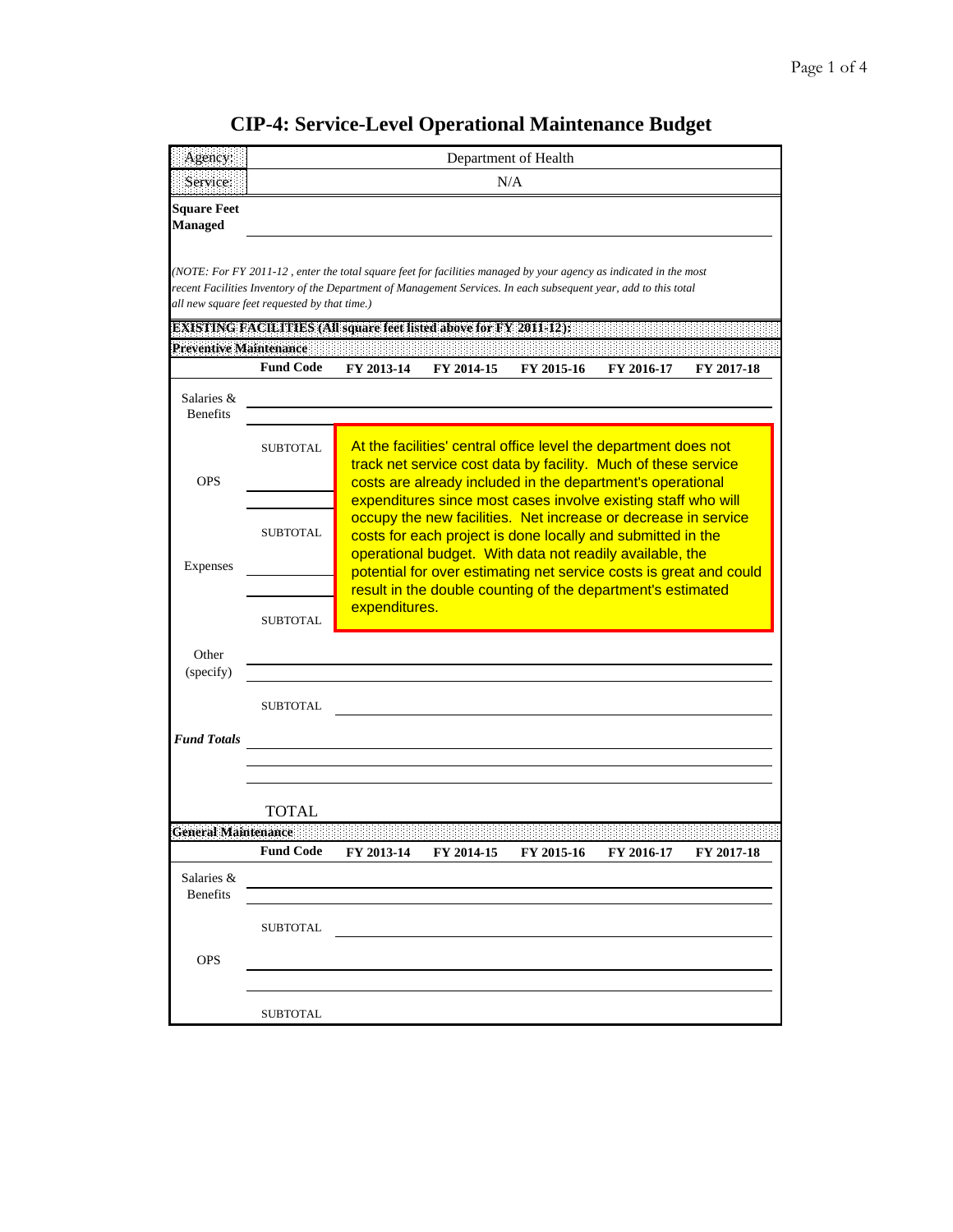| Expenses                       |                  |                                                    |  |            |            |
|--------------------------------|------------------|----------------------------------------------------|--|------------|------------|
|                                | SUBTOTAL         |                                                    |  |            |            |
| Other                          |                  |                                                    |  |            |            |
| (specify)                      |                  |                                                    |  |            |            |
|                                |                  | SUBTOTAL                                           |  |            |            |
| <b>Fund Totals</b>             |                  |                                                    |  |            |            |
|                                | <b>TOTAL</b>     |                                                    |  |            |            |
| <b>Routine Operating Costs</b> | <b>Fund Code</b> | FY 2013-14 FY 2014-15 FY 2015-16                   |  | FY 2016-17 | FY 2017-18 |
| Salaries &<br><b>Benefits</b>  |                  |                                                    |  |            |            |
|                                |                  | SUBTOTAL                                           |  |            |            |
| <b>OPS</b>                     |                  |                                                    |  |            |            |
|                                |                  | SUBTOTAL                                           |  |            |            |
| Expenses                       |                  |                                                    |  |            |            |
|                                |                  | SUBTOTAL                                           |  |            |            |
| Other                          |                  |                                                    |  |            |            |
| (specify)                      |                  |                                                    |  |            |            |
|                                | SUBTOTAL         |                                                    |  |            |            |
| <b>Fund Totals</b>             |                  | <u> 1989 - John Stein, Amerikaansk politiker (</u> |  |            |            |
|                                |                  |                                                    |  |            |            |

**CIP-4: Service-Level Operational Maintenance Budget**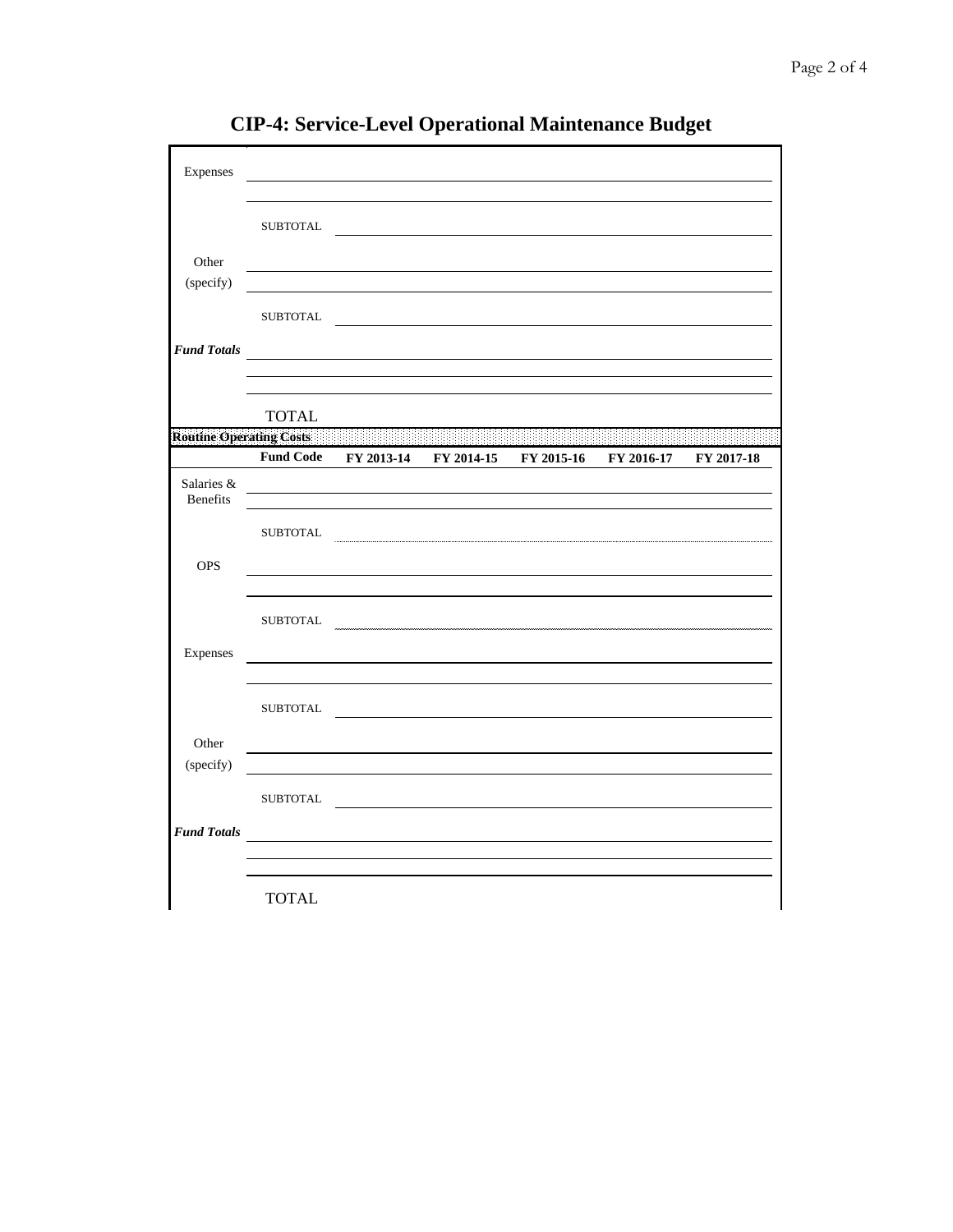|                               | NEW FACILITIES (Only those square feet added in FY 2011-2012-and beyond): |            |            |            |            |            |
|-------------------------------|---------------------------------------------------------------------------|------------|------------|------------|------------|------------|
| <b>Preventive Maintenance</b> | <b>Fund Code</b>                                                          | FY 2013-14 | FY 2014-15 | FY 2015-16 | FY 2016-17 | FY 2017-18 |
|                               |                                                                           |            |            |            |            |            |
| Salaries &<br><b>Benefits</b> |                                                                           |            |            |            |            |            |
|                               |                                                                           |            |            |            |            |            |
|                               | <b>SUBTOTAL</b>                                                           |            |            |            |            |            |
| <b>OPS</b>                    |                                                                           |            |            |            |            |            |
|                               |                                                                           |            |            |            |            |            |
|                               |                                                                           |            |            |            |            |            |
|                               | <b>SUBTOTAL</b>                                                           |            |            |            |            |            |
| Expenses                      |                                                                           |            |            |            |            |            |
|                               |                                                                           |            |            |            |            |            |
|                               |                                                                           |            |            |            |            |            |
|                               | <b>SUBTOTAL</b>                                                           |            |            |            |            |            |
| Other                         |                                                                           |            |            |            |            |            |
| (specify)                     |                                                                           |            |            |            |            |            |
|                               | <b>SUBTOTAL</b>                                                           |            |            |            |            |            |
|                               |                                                                           |            |            |            |            |            |
| <b>Fund Totals</b>            |                                                                           |            |            |            |            |            |
|                               |                                                                           |            |            |            |            |            |
|                               |                                                                           |            |            |            |            |            |
|                               |                                                                           |            |            |            |            |            |
|                               | <b>TOTAL</b>                                                              |            |            |            |            |            |
|                               |                                                                           |            |            |            |            |            |
|                               | <b>Fund Code</b>                                                          | FY 2013-14 | FY 2014-15 | FY 2015-16 | FY 2016-17 | FY 2017-18 |
| Salaries &                    |                                                                           |            |            |            |            |            |
| <b>Benefits</b>               |                                                                           |            |            |            |            |            |
|                               | <b>SUBTOTAL</b>                                                           |            |            |            |            |            |
|                               |                                                                           |            |            |            |            |            |
| <b>OPS</b>                    |                                                                           |            |            |            |            |            |
|                               |                                                                           |            |            |            |            |            |
| <b>General Maintenance</b>    | SUBTOTAL                                                                  |            |            |            |            |            |
|                               |                                                                           |            |            |            |            |            |
| Expenses                      |                                                                           |            |            |            |            |            |
|                               |                                                                           |            |            |            |            |            |
|                               | <b>SUBTOTAL</b>                                                           |            |            |            |            |            |
|                               |                                                                           |            |            |            |            |            |
| Other                         |                                                                           |            |            |            |            |            |
| (specify)                     |                                                                           |            |            |            |            |            |
|                               | <b>SUBTOTAL</b>                                                           |            |            |            |            |            |
| <b>Fund Totals</b>            |                                                                           |            |            |            |            |            |

## **CIP-4: Service-Level Operational Maintenance Budget**